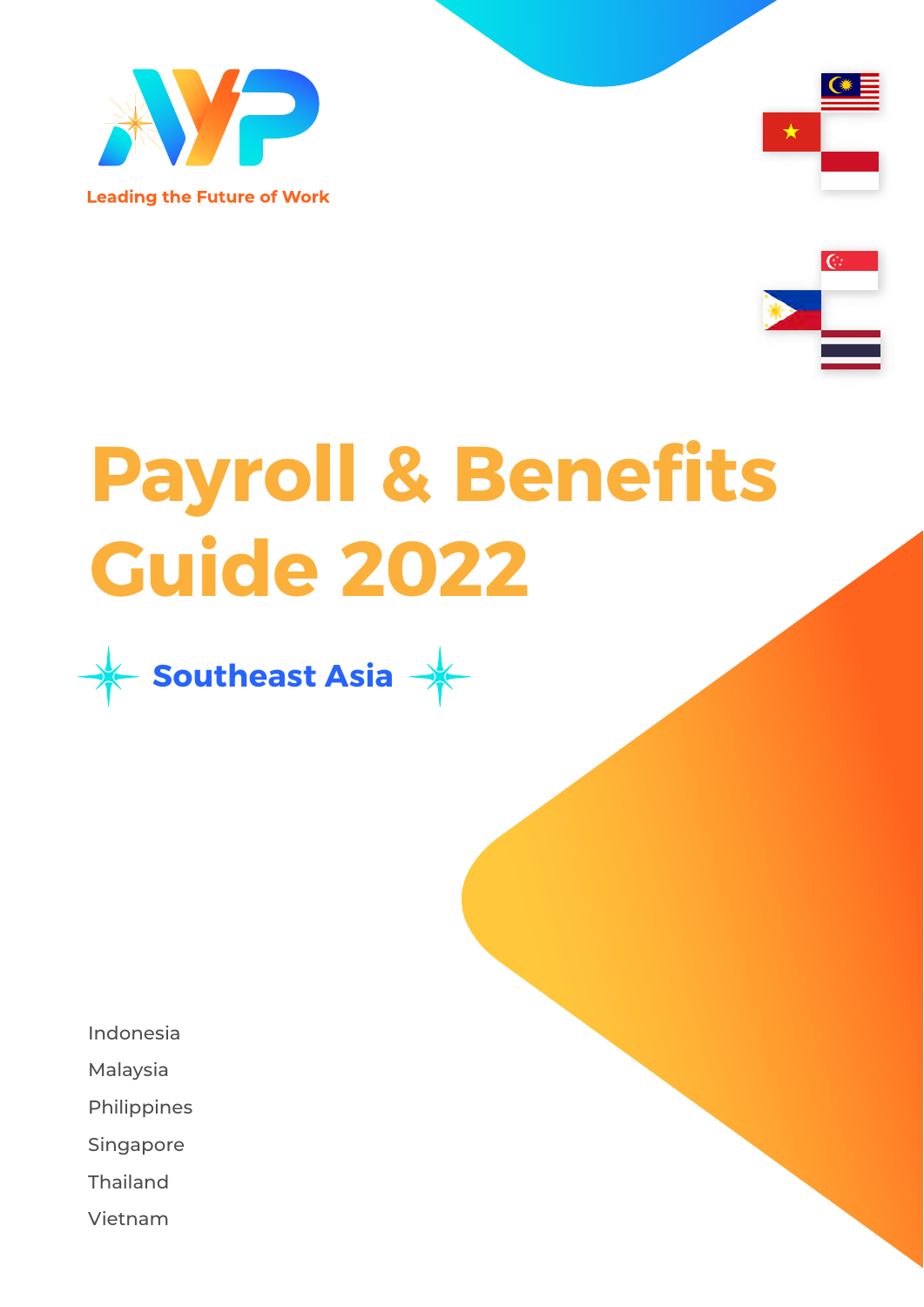## **Table of Contents**



## Singapore

| <b>Social Security</b> |  |
|------------------------|--|
| <b>Employment Act</b>  |  |

## Malaysia

| <b>Social Security</b> |  |
|------------------------|--|
| <b>Employment Act</b>  |  |

## Indonesia

| <b>Social Security</b> | 8 |
|------------------------|---|
| <b>Employment Act</b>  |   |

## Philippines

| <b>Social Security &amp;</b>       |    |
|------------------------------------|----|
| <b>Philippine Health Insurance</b> | 10 |
| <b>Employment Act</b>              | ш  |

## Thailand

| <b>Social Security</b> | 12 |
|------------------------|----|
| <b>Employment Act</b>  | 12 |

## Vietnam

| <b>Social Security</b> | 14 |
|------------------------|----|
| <b>Employment Act</b>  | 15 |

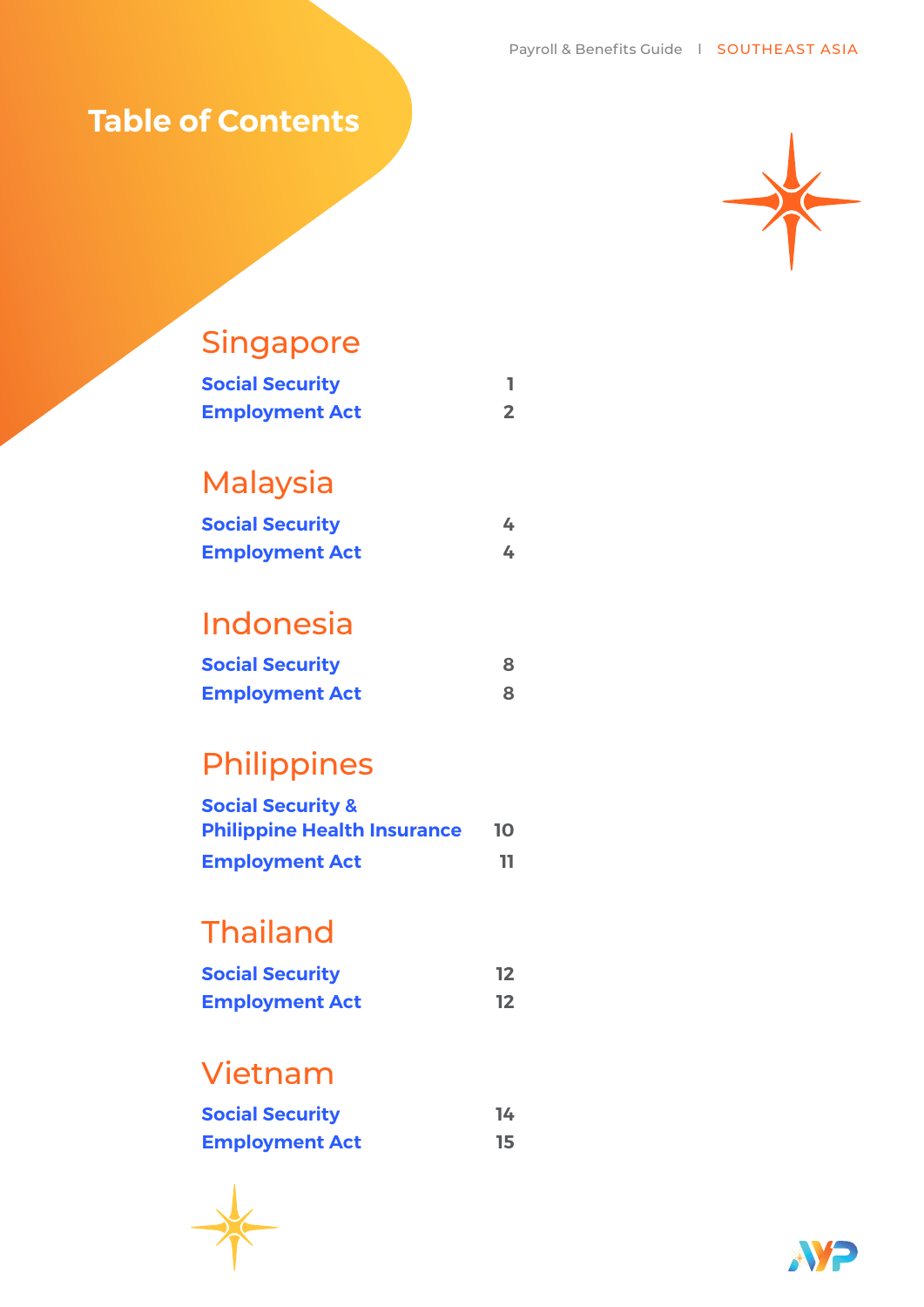## Singapore

### **Social Security**

#### **Applicable to citizens and permanent residents**

The Central Provident Fund (CPF) administers all forms of social security in Singapore:

- **•** Lifelong income, healthcare financing, home financing and retirement
- **•** 17% from employers, 20% from employee wages

#### **Consists of 3 main accounts:**

- **Ordinary Account** For housing, insurance, investment and education (23%)
- **Special Account** For retirement income and retirement-related investments (8%)
- **Medisave** For hospitalization expenses, approved outpatient medical care and approved medical insurance (6%)

|                               | Contribution Rates from 1 Jan 2016 (For monthly wages > \$750) |                                   |                             |
|-------------------------------|----------------------------------------------------------------|-----------------------------------|-----------------------------|
| <b>Employees' Age (Years)</b> | <b>By Employer</b><br>(% of wage)                              | <b>By Employee</b><br>(% of wage) | <b>Total</b><br>(% of wage) |
| 55 & below                    | 17                                                             | 20                                | 37                          |
| Above 55 to 60                | 13                                                             | 13                                | 26                          |
| Above 60 to 65                | 9                                                              | 7.5                               | 16.5                        |
| Above 65                      | 7.5                                                            |                                   | 12.5                        |

#### **NEW! From 1 January 2022**

The following table summarises the contribution rates for Singapore Citizens and SPRs (from third year and onwards) from 1 January 2022.

|                               | Contribution Rates from 1 Jan 2022 (For monthly wages > \$750) |                                   |                             |
|-------------------------------|----------------------------------------------------------------|-----------------------------------|-----------------------------|
| <b>Employees' Age (Years)</b> | <b>By Employer</b><br>(% of wage)                              | <b>By Employee</b><br>(% of wage) | <b>Total</b><br>(% of wage) |
| 55 & below                    | 17                                                             | 20                                | 37                          |
| Above 55 to 60                | 14                                                             | 14                                | 28                          |
| Above 60 to 65                | 10                                                             | 8.5                               | 18.5                        |
| Above 65 to 70                | 8                                                              | 6                                 | 14                          |
| Above 70                      | 7.5                                                            | 5                                 | 12.5                        |

**What's New in 2022 New contribution rates from 1 January 2022**

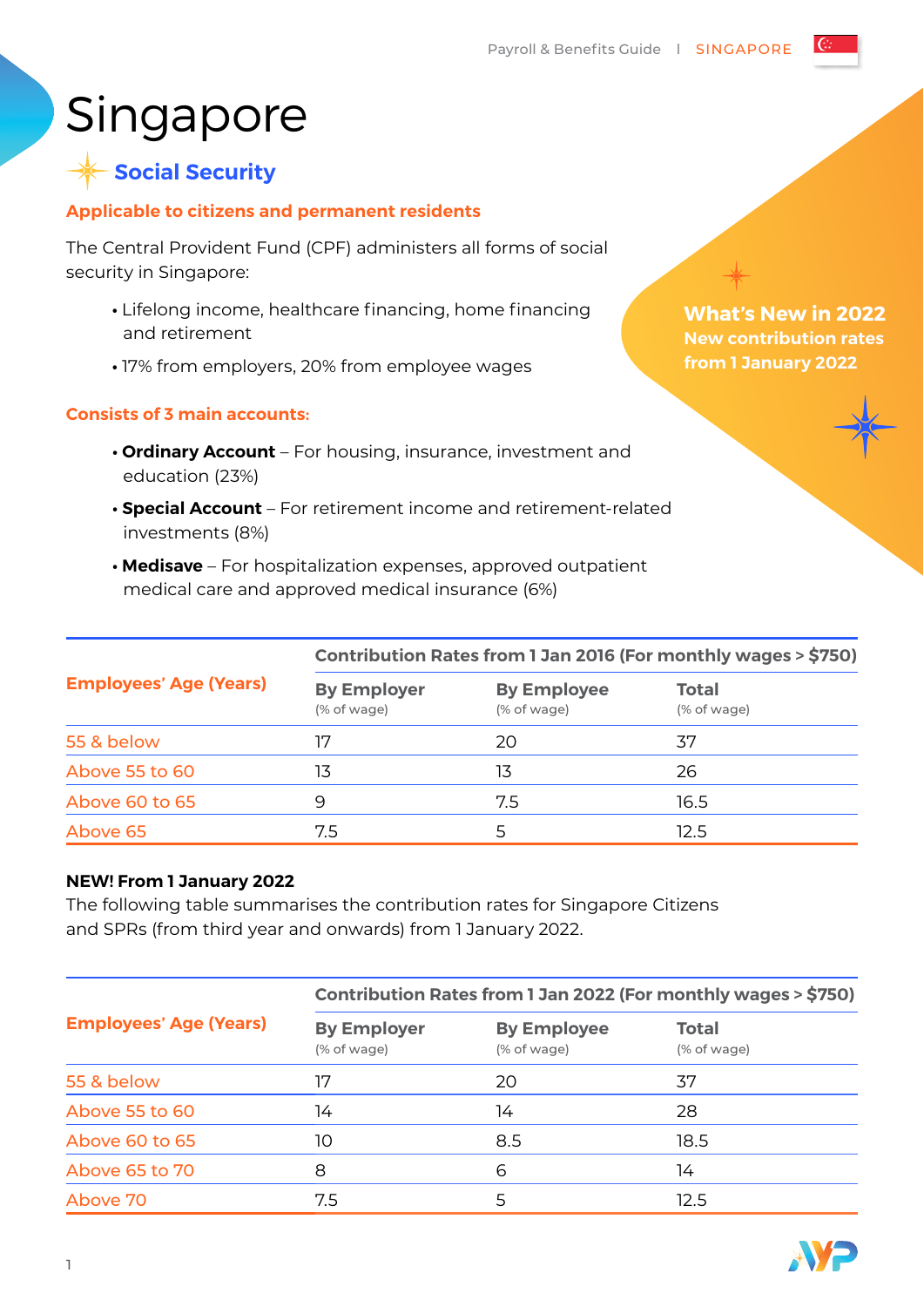€



| <b>Core Provisions</b>      | <b>Entitlements</b>                                                                                                                                                                                                                                                                                                                                                                                                                                          |  |  |
|-----------------------------|--------------------------------------------------------------------------------------------------------------------------------------------------------------------------------------------------------------------------------------------------------------------------------------------------------------------------------------------------------------------------------------------------------------------------------------------------------------|--|--|
| <b>Salary Payments</b>      | At least once a month, within 7 days after the end of the<br>salary period.                                                                                                                                                                                                                                                                                                                                                                                  |  |  |
| <b>Payslips</b>             | Itemised payslips to be issued to employees at least once a<br>month. A record of all payslips issued must be kept for another<br>2 years. This can be done in either soft or hard copy.                                                                                                                                                                                                                                                                     |  |  |
| <b>Deductions</b>           | Deductions are only allowed with consent from employee,<br>which can be withdrawn at any time without penalty. The<br>maximum amount deductible at any one salary period is<br>50% of the total salary. This does not include absence from<br>work, income tax or recovery loans and payments made<br>with employee consent. Within the 50% for accommodation,<br>amenities and services should not take up more than 25% of<br>the employee's total salary. |  |  |
| <b>Paid Annual Leave</b>    | 7-14 days annually, depending on the years of service.                                                                                                                                                                                                                                                                                                                                                                                                       |  |  |
| <b>Paid Sick Leave</b>      | Entitled if you have worked at least 3 months and have<br>informed employer within 48 hours of absence. Ranges from<br>5-14 days depending on the months of service completed.<br>Paid hospitalization leave ranges from 15-60 days, depending<br>on the month of service completed.                                                                                                                                                                         |  |  |
| <b>Paid Public Holidays</b> | 11 paid public holidays annually.                                                                                                                                                                                                                                                                                                                                                                                                                            |  |  |
| <b>Employment Record</b>    | Employers are required to keep accurate employment records,<br>and to issue key written employment terms and itemised<br>payslips to employees.                                                                                                                                                                                                                                                                                                              |  |  |
| <b>Dismissal</b>            | Recourse for wrongful dismissals. Wrongful dismissal claims<br>can be filed online.                                                                                                                                                                                                                                                                                                                                                                          |  |  |

| <b>Other Features</b> | <b>Entitlements</b>                                                                                                                                                                                                                                                                 |  |
|-----------------------|-------------------------------------------------------------------------------------------------------------------------------------------------------------------------------------------------------------------------------------------------------------------------------------|--|
| Normal hours of work  | Up to 8 hours a day, or 44 hours a week. Anything more is<br>considered overtime.                                                                                                                                                                                                   |  |
| Payment for overtime  | Employees are entitled to overtime pay ONLY IF they are<br>covered under Part IV of the Employment Act<br>(Refer to <b>Singapore Employment Act</b> for more details.)                                                                                                              |  |
| <b>Rest days</b>      | One rest day weekly without pay.                                                                                                                                                                                                                                                    |  |
| Paid maternity leave  | 12 weeks of maternity leave if the employee is covered by the<br>Employment Act, and has worked at least 3 months, regardless<br>of nationality. If child is a Singapore citizen, employee is entitled<br>to 16 Weeks. (Refer to <b>Singapore Employment Act</b> for more details.) |  |

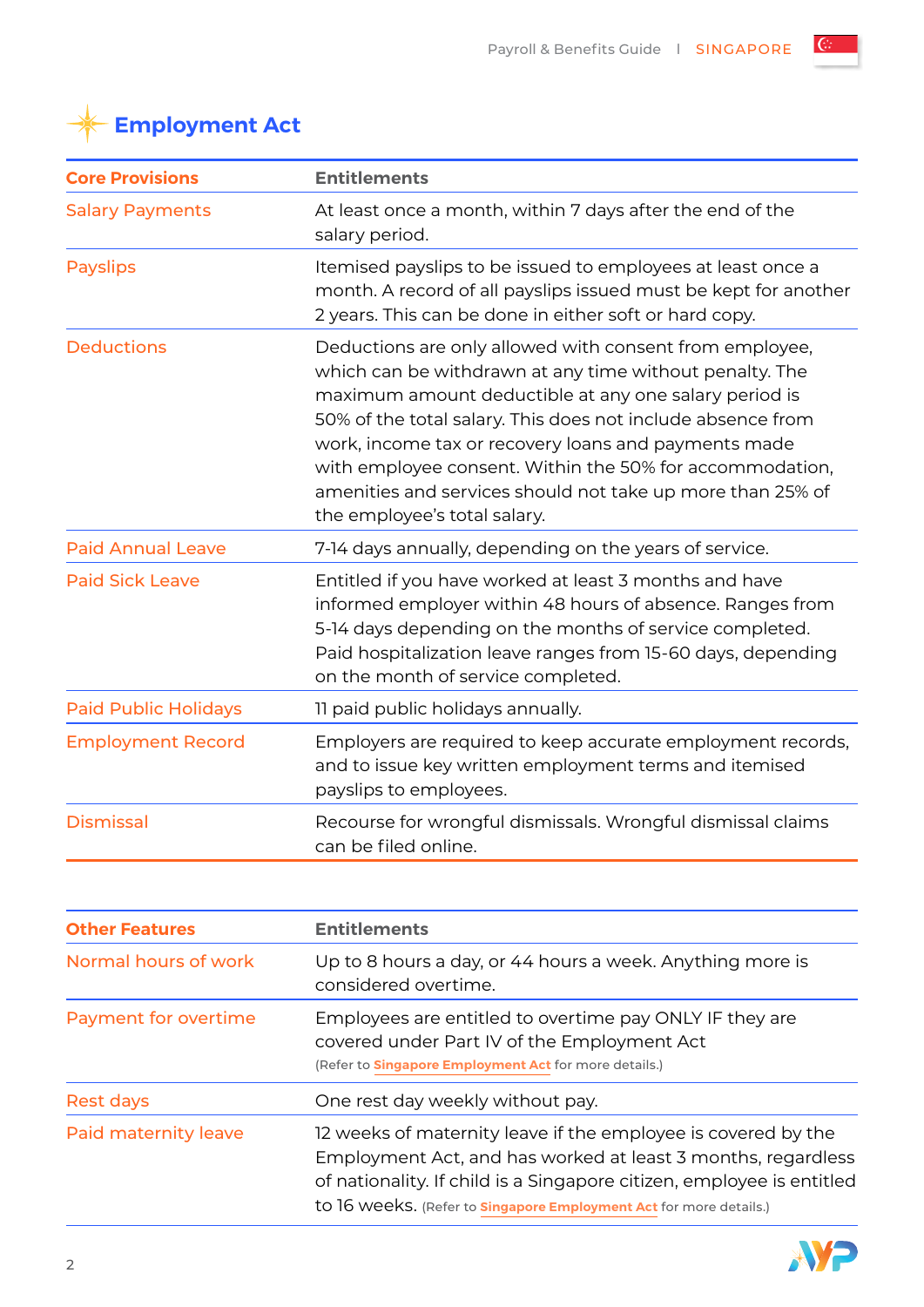G

| Paid paternity leave                                                                                                                       | 2 weeks if child is a Singapore citizen, lawfully married to the<br>child's mother between conception and birth and have served<br>employer for a continuous period of at least 3 months before<br>birth of child. (Refer to <b>Singapore Employment Act</b> for more details.) |
|--------------------------------------------------------------------------------------------------------------------------------------------|---------------------------------------------------------------------------------------------------------------------------------------------------------------------------------------------------------------------------------------------------------------------------------|
| Paid annual child care<br>leave (until child is 7 years of age,<br>Singaporean citizen and employee<br>has served for continuous period of | 6 days annually.                                                                                                                                                                                                                                                                |

3 months)

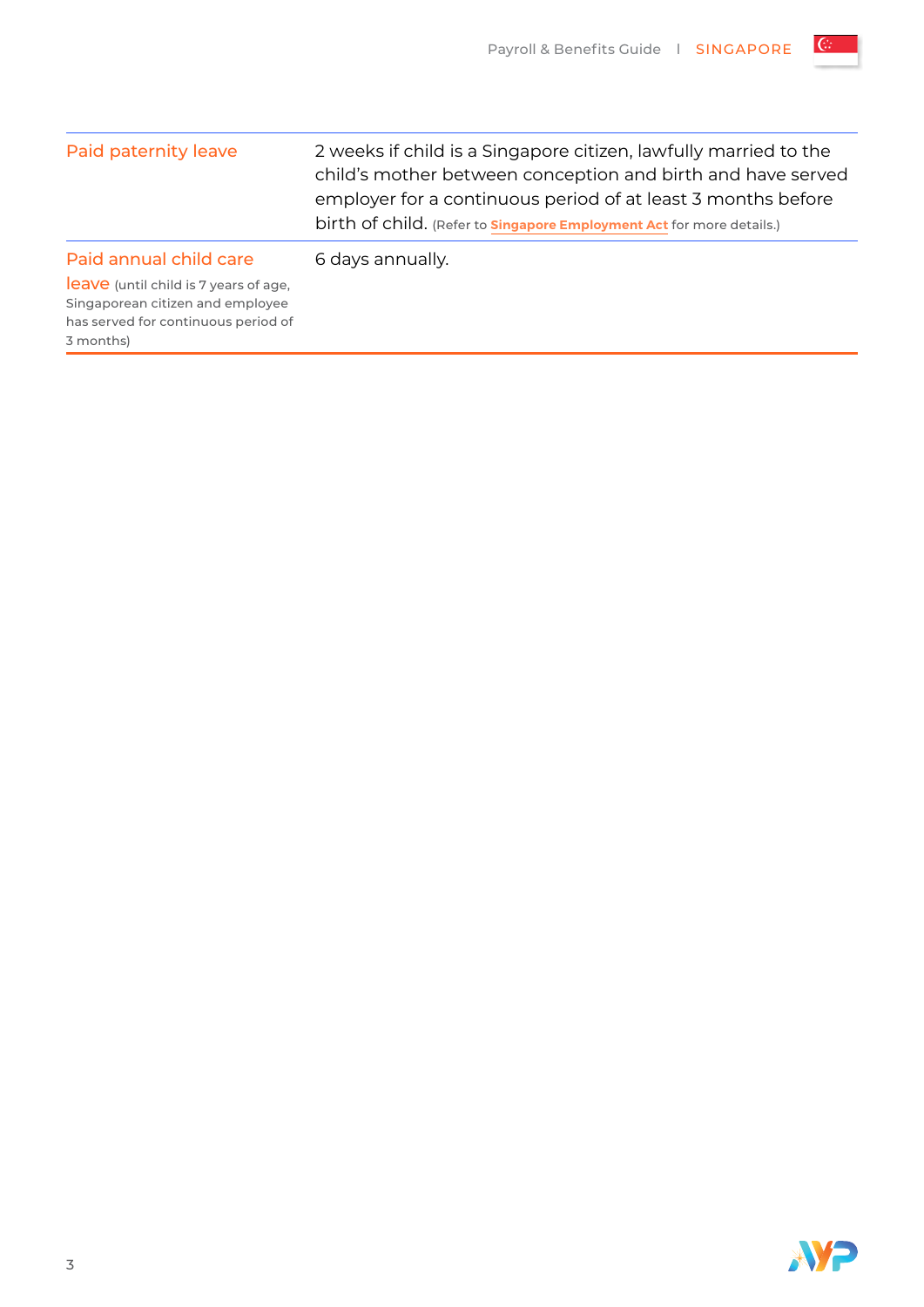## Malaysia

 **Social Security**

#### **Applicable to citizens and permanent residents**

Deductions are made for the Employees' Provident Fund (EPF) and Social Security Organisation (SOCSO). This covers retirement, disabilities, medical payment and survivor's benefits.

#### **Contribution rates by stage**

| <b>Employee's</b><br><b>Status</b>                                    | <b>Monthly</b><br><b>Salary Rate</b> | Stage 1<br>(Below 60 Years old)                                                          | <b>Stage 2</b><br>(Age 60 and above)                                                                                          |
|-----------------------------------------------------------------------|--------------------------------------|------------------------------------------------------------------------------------------|-------------------------------------------------------------------------------------------------------------------------------|
| i. Malaysian                                                          |                                      |                                                                                          |                                                                                                                               |
| ii. Permanent                                                         |                                      |                                                                                          | Applicable for (i) only                                                                                                       |
| <b>Residents (PR)</b>                                                 | No limit                             |                                                                                          | Employee's share: 0%                                                                                                          |
| iii. Non-Malaysians<br>(registered as member<br>before 1 August 1998) |                                      | Employer's share: 4%.<br>(Ref Contribution Rate - Section E)                             |                                                                                                                               |
|                                                                       | RM5,000<br>and below                 | Employee's share: 9%<br>Employer's share: 13%<br>(Ref Contribution Rate - Section A)     | Applicable for (ii) and (iii) only<br>Employee's share: 5.5%<br>Employer's share: 6.5%<br>(Ref Contribution Rate - Section C) |
|                                                                       | More than<br>RM5,000                 | Employee's share: 9%<br>Employer's share: 12%<br>(Ref Contribution Rate - Section A)     | Applicable for (ii) and (iii) only<br>Employee's share: 5.5%<br>Employer's share: 6%<br>(Ref Contribution Rate - Section C)   |
| Non-Malaysians<br>(registered as member<br>from 1 August 1998)        | No limit                             | Employee's share: 9%.<br>Employer's share: RM5.00<br>(Ref Contribution Rate - Section B) | Employee's share: 5.5%.<br>Employer's share: RM5.00<br>(Ref Contribution Rate - Section D)                                    |

*Minimum statutory contribution rate for employees to stay at 9 percent for till June 2022 after which it will return to eleven percent.*

| <b>Core Provisions</b>       | <b>Entitlements</b>                                                                                          |  |
|------------------------------|--------------------------------------------------------------------------------------------------------------|--|
| <b>Salary Payment</b>        | Within 7 days of the end of the salary period.                                                               |  |
| <b>Paid Annual Leave</b>     | Ranges from 8-16 days depending on the number of years<br>served by the employee.                            |  |
| <b>Paid Sick Leave</b>       | 14 days per year for the first 2 years of service.                                                           |  |
| <b>Paid Public Holidays</b>  | 18 paid public holidays.                                                                                     |  |
| Vacation                     | Employees to be granted 12 vacation days on a pro-rated basis<br>for less than 2 years of service.           |  |
| <b>Hospitalization Leave</b> | Employee is entitled to only 60 days of hospitalization leave in<br>a year (inclusive 14 days of sick leave) |  |

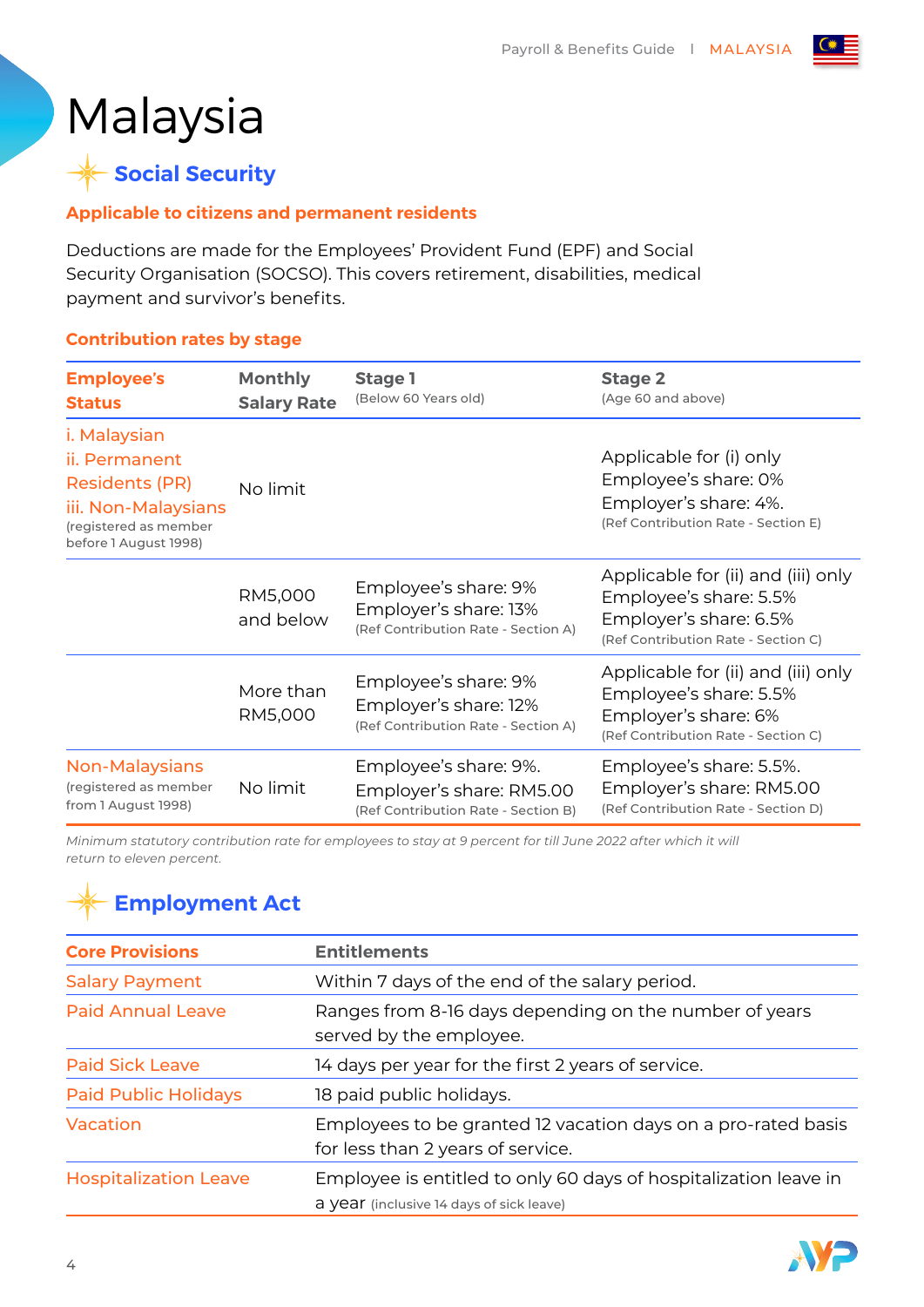#### **Working conditions and wages**

- **Minimum wages:** Nationally, the minimum wage is RM1,100, except for areas under 56 city and municipal councils where the minimum wage is RM1,200.
- **Overtime, rest day and holiday pay rates:** Employees covered by the Employment Act 1955 ("EA 1955") should be paid overtime at 1.5 times their hourly pay rate. Rest days are paid at two times, and public holidays at three times the hourly pay rate. However, the EA 1955 only applies to:
	- employees whose monthly salary does not exceed RM2,000;
	- employees within the private sector;
	- employees working in Peninsular Malaysia or the Federal Territory of Labuan;
	- employees (irrespective of salary) involved in manual labour, operating or driving transport vehicles and domestic servants.

For non-EA 1955 employees, employers can stipulate relevant provisions relating to overtime rates within their employment contracts.

#### **Holidays and leave**

**Paid public holidays:** Employees are entitled to be paid for 11 gazetted public holidays per year. Of these 11 days, five must be:

- 1. Hari Kebangsaan or National Day;
- 2. Birthday of Yang di-Pertuan Agong
- 3. Birthday of the Ruler or Yang di-Pertua Negeri or Federal Territory day (varies per state);
- 4. Labour Day; and
- 5. Malaysia Day (16 September)

The remaining six paid public holidays are chosen at the discretion of the employer from the following list and these must be communicated to employees either via written notice or as stated in their employment contracts:

- Birthday of the Prophet Muhammad (s.a.w);
- Chinese New Year (2 days, except 1 day in the states of Terengganu and Kelantan);
- Vesak Day;
- Hari Raya Puasa (2 days);
- Hari Raya Haji (1 day, except 2 days in the states of Terengganu and Kelantan);
- Deepavali;
- Christmas Day; and
- Awal Muharam.

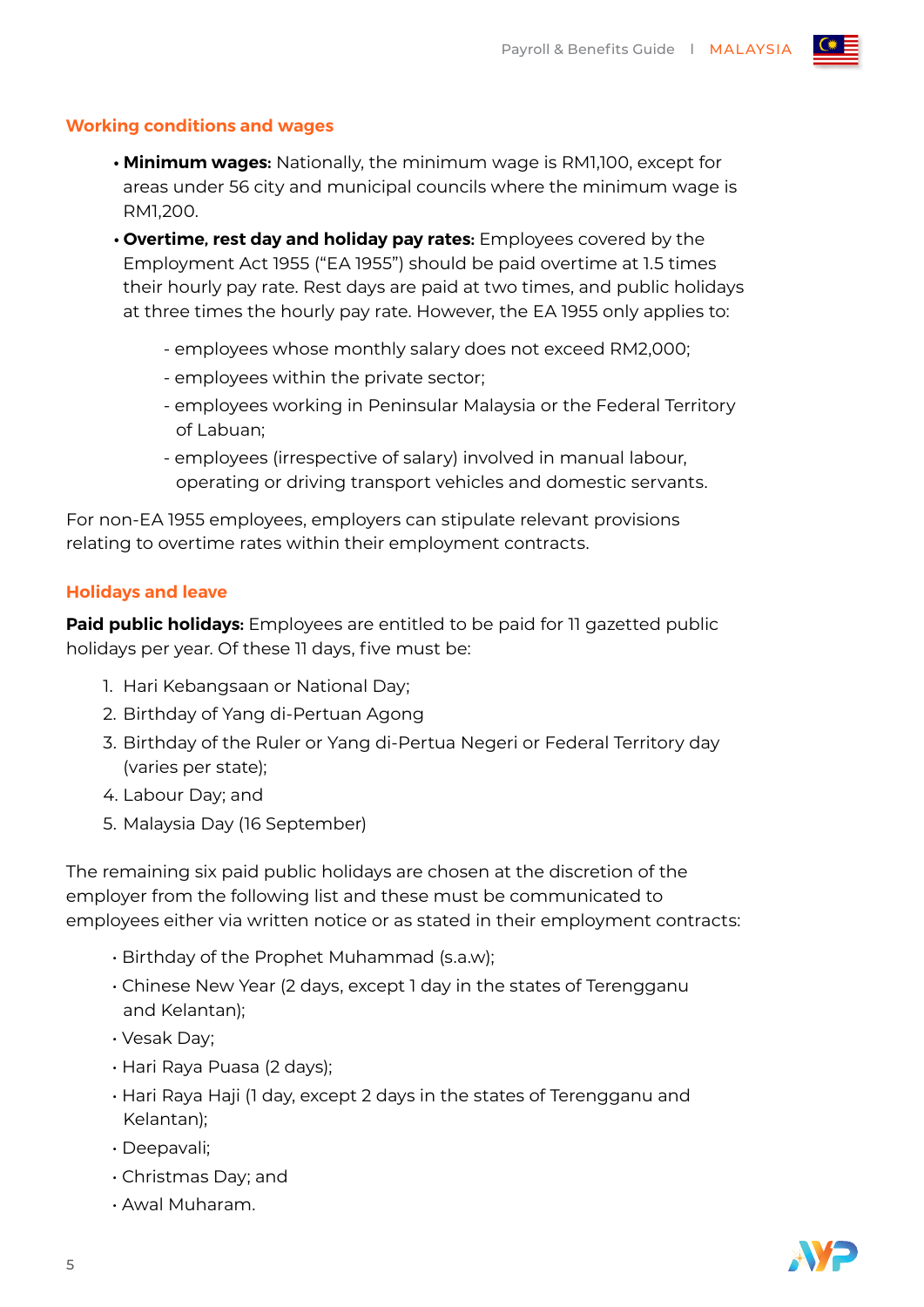However, the government can declare additional ad hoc, paid public holidays throughout the year. If these days are declared at short notice, employers can nominate a replacement day.

In addition, there are a number of state based holidays observed around the country. However, employers are not required to pay employees for these holidays unless they have selected them to be included in their list of paid public holidays for their employees.

- **Optional leave entitlements:** employees can also apply for the following optional leave types, which are typically unpaid and subject to employer approval:
	- compassionate/bereavement leave;
	- marriage leave; and
	- study leave.
- **Paternity leave:** most employers also offer 1-3 days of paid paternity leave, but this is not a statutory requirement.

| <b>Other Features</b>                                               | <b>Entitlements</b>                                                                                                     |  |
|---------------------------------------------------------------------|-------------------------------------------------------------------------------------------------------------------------|--|
| Normal hours of work                                                | Up to 8 hours a day, or 48 hours a week if employees are<br>required to work more than 6 days per week.                 |  |
| Payment for overtime work                                           | At least 1.5 times the hourly basic pay rate.                                                                           |  |
| <b>Rest Day</b>                                                     | 1 day per week.                                                                                                         |  |
| <b>Paid Maternity Leave</b>                                         | 60 consecutive days up to 5 children.                                                                                   |  |
| <b>Paternity Leave</b>                                              | Male employees are eligible for 2 working days of leave for<br>the birth of their child for up to 5 surviving children. |  |
| <b>Paid Annual Childcare Leave</b><br>(Until child is 7 years old)  | Optional.                                                                                                               |  |
| <b>Unpaid Infant Care Leave</b><br>(Until infant is 2 years of age) | Optional.                                                                                                               |  |
| <b>Compassionate Leave</b>                                          | 3 consecutive working days for the death of an immediate<br>family member.                                              |  |
| <b>Child Marriage Leave</b>                                         | 1 day marriage of legal child.                                                                                          |  |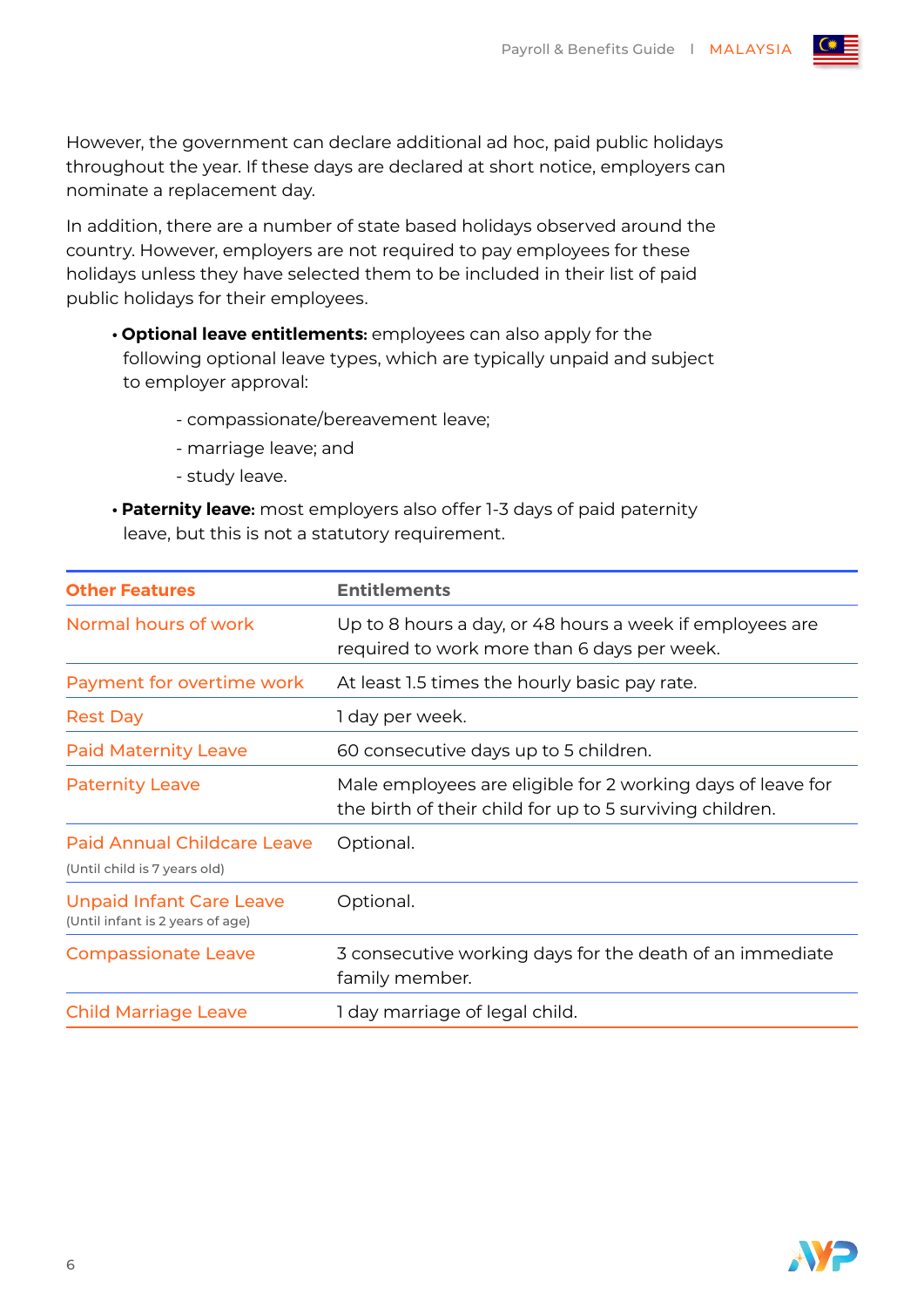

#### **Note:**

- 1. Employers are not allowed to calculate the employer's and employees' share based on exact percentage EXCEPT for salaries that exceed RM20,000.00. The total contribution which includes cents shall be rounded to the next ringgit.
- 2. Effective from January 2021, salary/wage up to December 2021 (February 2021 contribution month up to January 2022).

#### **Contribution Rates**

Contributions to the Employment Insurance System (EIS) are set at 0.4% of the employee's assumed monthly salary. 0.2% will be paid by the employer while 0.2% will be deducted from the employee's monthly salary. Contribution rates are set out in the Second Schedule and subject to the rules in Section 18 of the Employment Insurance System Act 2017. Employers in the private sector are required to pay monthly contributions on behalf of each employee. (Government employees, domestic workers and the self-employed are exempt).

EPF Rates will be based on the Third Schedule, EPF Act 1991. **[www.kwsp.gov.my/documents/20126/927226/BI-Jadual+Ketiga+.pdf](https://www.kwsp.gov.my/documents/20126/927226/BI-Jadual+Ketiga+.pdf)**

Contribution Rate table for both Socso and EIS Contributions **www.perkeso.gov.my/en/rate-of-contribution.html**

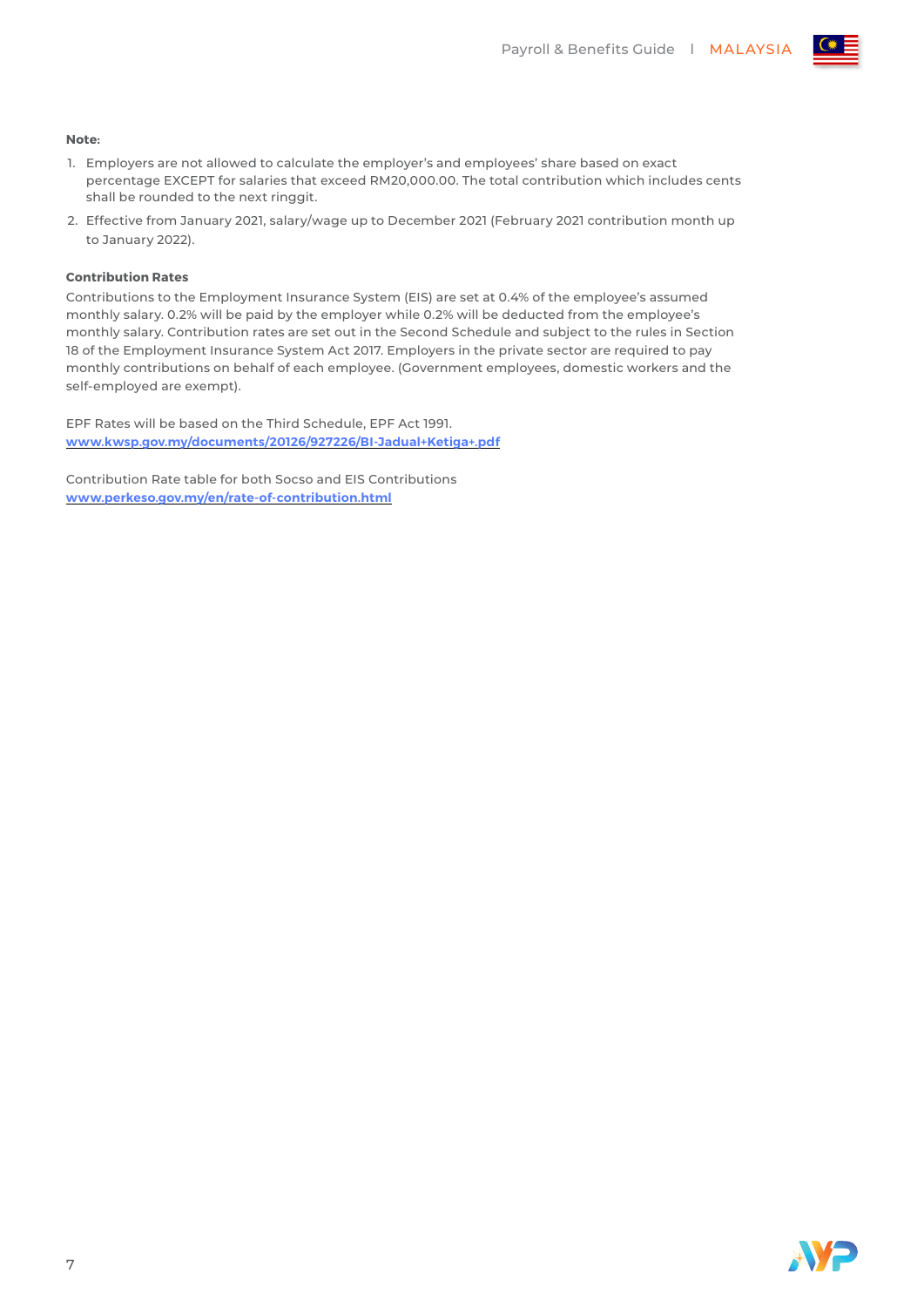## Indonesia

### **Social Security**

#### **Applicable to citizens and expatriates who are staying in Indonesia for more than 6 months.**

The BPJS Law includes both healthcare and employment security:

- BPJS Healthcare (BPJS Kesehatan)
- BPJS Employment (BPJS Ketenagakerjaan)

| <b>Statutory contribution</b> | <b>Employer's Contribution</b>                   | <b>Employee's Contribution</b> |
|-------------------------------|--------------------------------------------------|--------------------------------|
|                               | <b>Workers (BPJS Ketenagakerjaan or BPJS-TK)</b> |                                |
| <b>Work Accident (JKK)</b>    | $0.24\% - 1.74\%$<br>(Depending on the industry) | None                           |
| Death/Life Insurance (JKM)    | 0.30%                                            | None                           |
| Old Age (JHT)                 | 3.70%                                            | 2.00%                          |
| Pension* (JP)                 | 2.00%                                            | 1.00%                          |
|                               | <b>Health (BPJS Kesehatan or BPJS-KS)</b>        |                                |
| Health**                      | 4.00%                                            | 1.00%                          |

\*Not applicable for expatriate

\*Maximum wage capped at IDR 8,745,600

\*\*Maximum wage capped at IDR 12,000,000

| <b>Core Provisions</b>                                                                                                                                                                                                                                                 | <b>Entitlements</b>                                                                                                                                                                           |
|------------------------------------------------------------------------------------------------------------------------------------------------------------------------------------------------------------------------------------------------------------------------|-----------------------------------------------------------------------------------------------------------------------------------------------------------------------------------------------|
| Penalties may apply for any delayed salary payments to<br><b>Salary Payment</b><br>employees. A 13 <sup>th</sup> salary known as Tunjangan Hari Raya (THR) is<br>a yearly payment received by employees a maximum of 7 days<br>before their longest religious holiday. |                                                                                                                                                                                               |
| <b>Paid Annual Leave</b>                                                                                                                                                                                                                                               | 12 days paid annual leave if the employee has worked 12 months.<br>Annual leave for employees cannot be less than 12 days a year.<br>Company may provide more than 12 days at its discretion. |
| <b>Paid Sick Leave</b>                                                                                                                                                                                                                                                 | Entitled if medical confirmation of ill-health is shown. Long-term<br>sick leave lasting a year can also be applied for. Payment for<br>employees on prolonged sick leave is as follows:      |
|                                                                                                                                                                                                                                                                        | $\cdot$ 100% for the first 4 months.<br>$+75\%$ for the second 4 months.<br>$\cdot$ 50% for the third 4 months.<br>. 25% of wages until termination.                                          |
| <b>Paid Public Holidays</b>                                                                                                                                                                                                                                            | 16 paid public holidays.                                                                                                                                                                      |

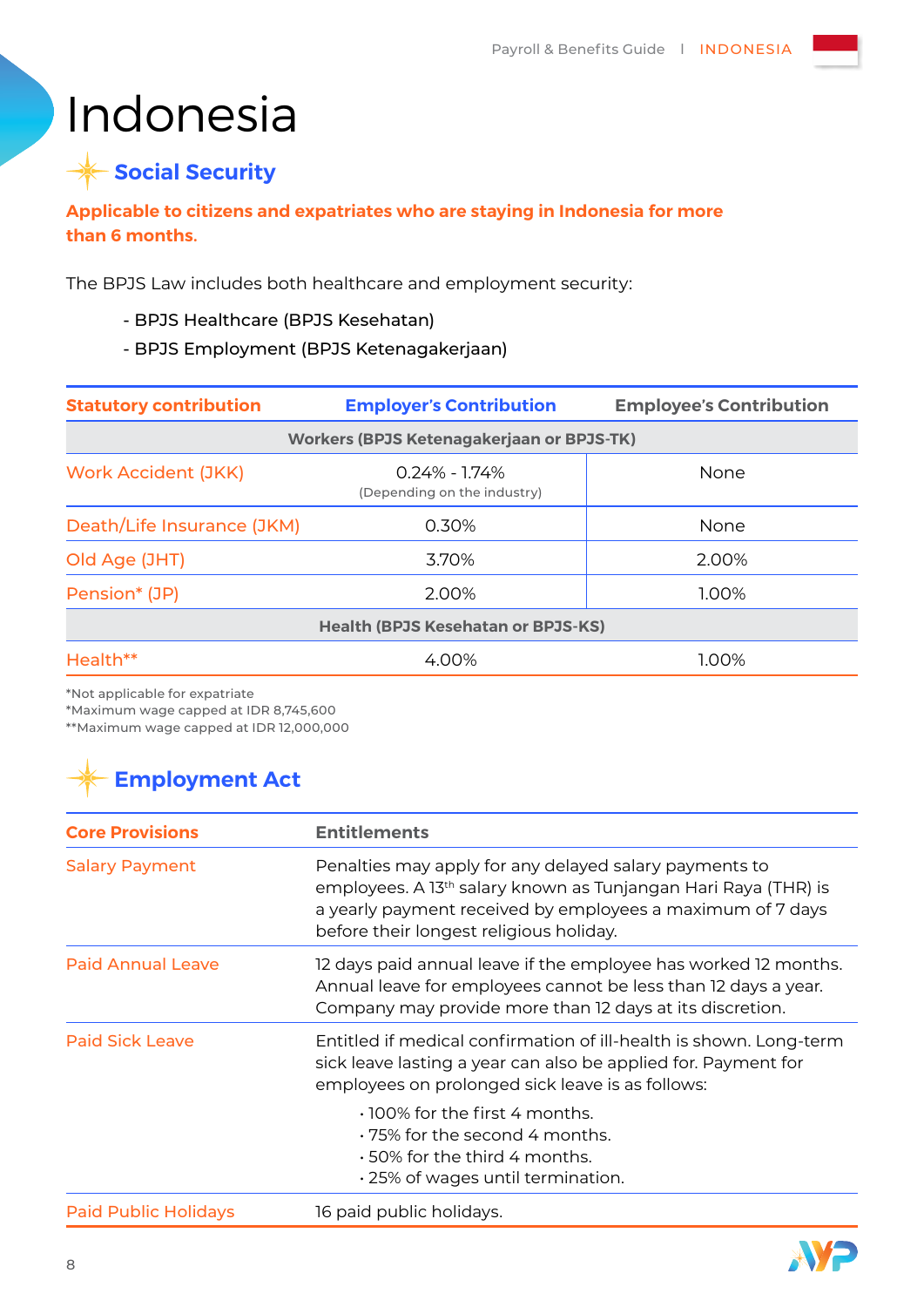| <b>Other Features</b>         | <b>Entitlements</b>                                                                                                                                                                                                              |  |  |
|-------------------------------|----------------------------------------------------------------------------------------------------------------------------------------------------------------------------------------------------------------------------------|--|--|
| Normal hours of work          | The working hours are arranged as follows:                                                                                                                                                                                       |  |  |
|                               | . Employees with 6-day work weeks work 7 hours a day and<br>40 hours a week.<br>• Employees with 5-day work weeks work 8 hours a day and<br>40 hours a week.                                                                     |  |  |
| Payment for<br>overtime hours | Employees are not permitted to work more than 4 extra hours<br>a day, or 18 hours a week. During weekdays 150% of their hourly<br>wage is received for the first hour. Evey subsequent hour<br>receives 200% of the hourly wage. |  |  |
| Rest days                     | 1 day per week.                                                                                                                                                                                                                  |  |  |
| Paid maternity leave          | 3 months of paid maternity leave, 1.5 months to be taken<br>prenatal while the remainder taken after childbirth.                                                                                                                 |  |  |
| <b>Paternity leave</b>        | 2 days paid leave for birth of child or miscarriage.                                                                                                                                                                             |  |  |
| <b>Bereavement leave</b>      | 2 days paid leave is given for the death of a worker's spouse,<br>child, child-in-law, parent or parent-in-law                                                                                                                   |  |  |

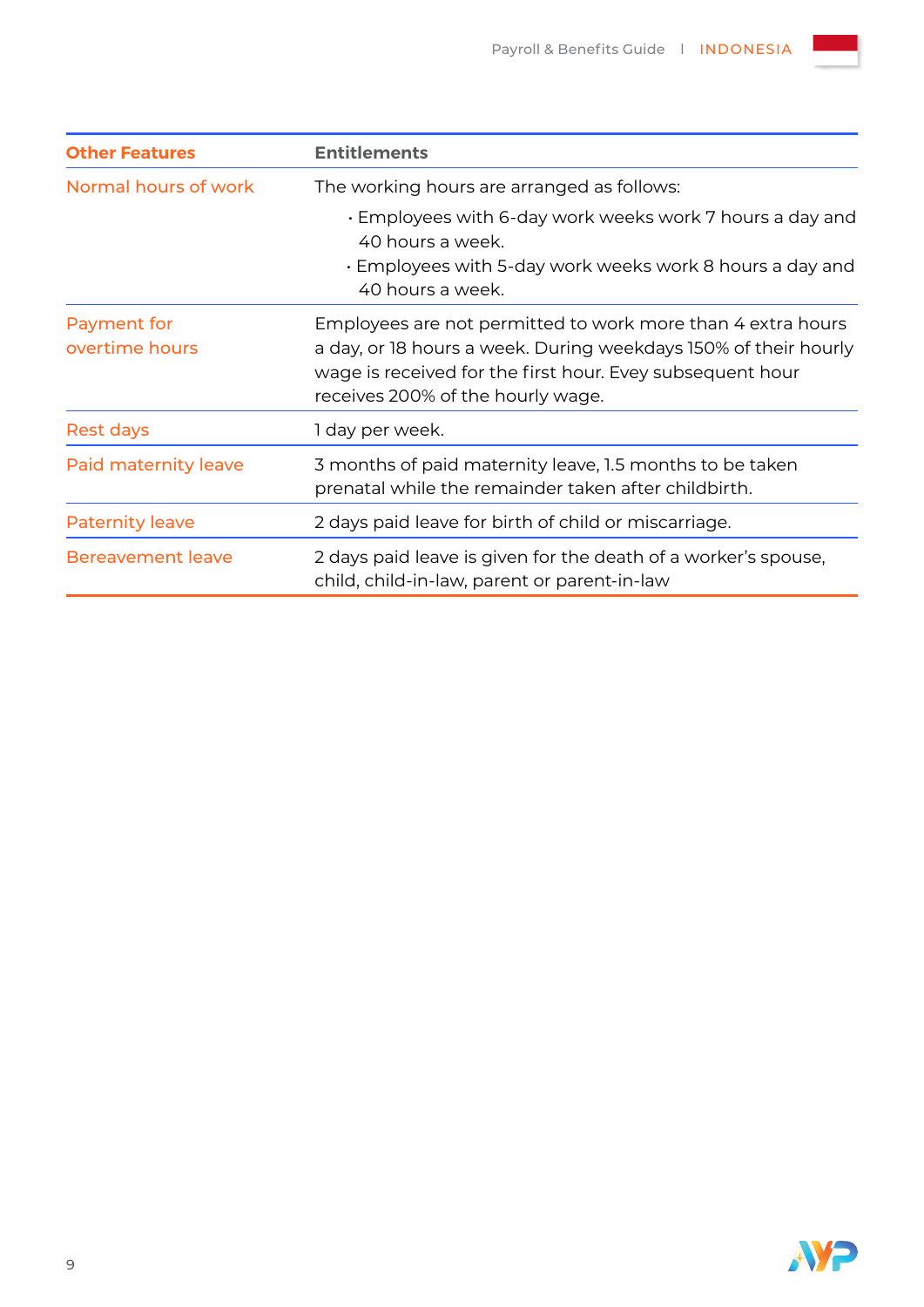## **Philippines**

### **Social Security & Philippine Health Insurance**

**Applicable to citizens and expatriates who are working in the Philippines.**

#### **Home Development Mutual Fund: Applicable to citizens who are working in the Philippines**

Under the Social Security System (SSS), Philippine Health Insurance Corporation, and Home Development Mutual Fund covers:

- Sickness - Retirement - Deaths and Funeral
- 
- Disability
- Housing Loans
- Health Insurance Benefit
- Maternity
- Salary & Multi-purpose loans

| <b>SHARE</b> |                          |                 |                 | <b>MONTHLY SALARY CREDIT</b> |                |
|--------------|--------------------------|-----------------|-----------------|------------------------------|----------------|
| Year         | <b>Contribution Rate</b> | <b>Employer</b> | <b>Employee</b> | <b>Minimum</b>               | <b>Maximum</b> |
| 2019         | 12%                      | 8%              | 4%              | P2,000                       | P20,000        |
| 2020         | 12%                      | 8%              | 4%              | P <sub>2</sub> ,000          | P20,000        |
| 2021         | 13%                      | 8.5%            | 4.5%            | P3,000                       | P25,000        |

| Year      | <b>Monthly Basic Salary</b>                  | <b>Premium Rate</b>         | <b>Monthly Premium</b>                       |
|-----------|----------------------------------------------|-----------------------------|----------------------------------------------|
| 2019      | P10,000<br>P10,001 to P49,000.01<br>P50,000  | 2.75%                       | P275.00<br>P275.00 to P1,375.00<br>P1,375.00 |
| 2020      | P10,000<br>P10,001 to P59,999.99<br>P60,000  | 3.00%                       | P300.00<br>P300.00 to P1,800.00<br>P1,800.00 |
| 2021      | P10,000<br>P10,001 to P69,999.99<br>P70,000  | 3.50%<br><b>SUSPENSION*</b> | P350.00<br>P350.00 to P2,450.00<br>P2,450.00 |
| 2022      | P10,000<br>P10,001 to P79,999.99<br>P80,000  | 4.00%                       | P400.00<br>P400.00 to P3,200.00<br>P3,200.00 |
| 2023      | P10,000<br>P10,001 to P89,999.99<br>P90,000  | 4.50%                       | P450.00<br>P450.00 to P4,050.00<br>P4,050.00 |
| 2024-2025 | P10,000<br>P10,001 to P99,999.99<br>P100,000 | 5.00%                       | P500.00<br>P500.00 to P5,000.00<br>P5,000.00 |

Note: Above data taken from PhilHealth Circular No. 2019-009

\*As per PhilHealth Circular, we have a suspension for the 2021 premium rate hike. This will be updated upon announcement next year by the government.

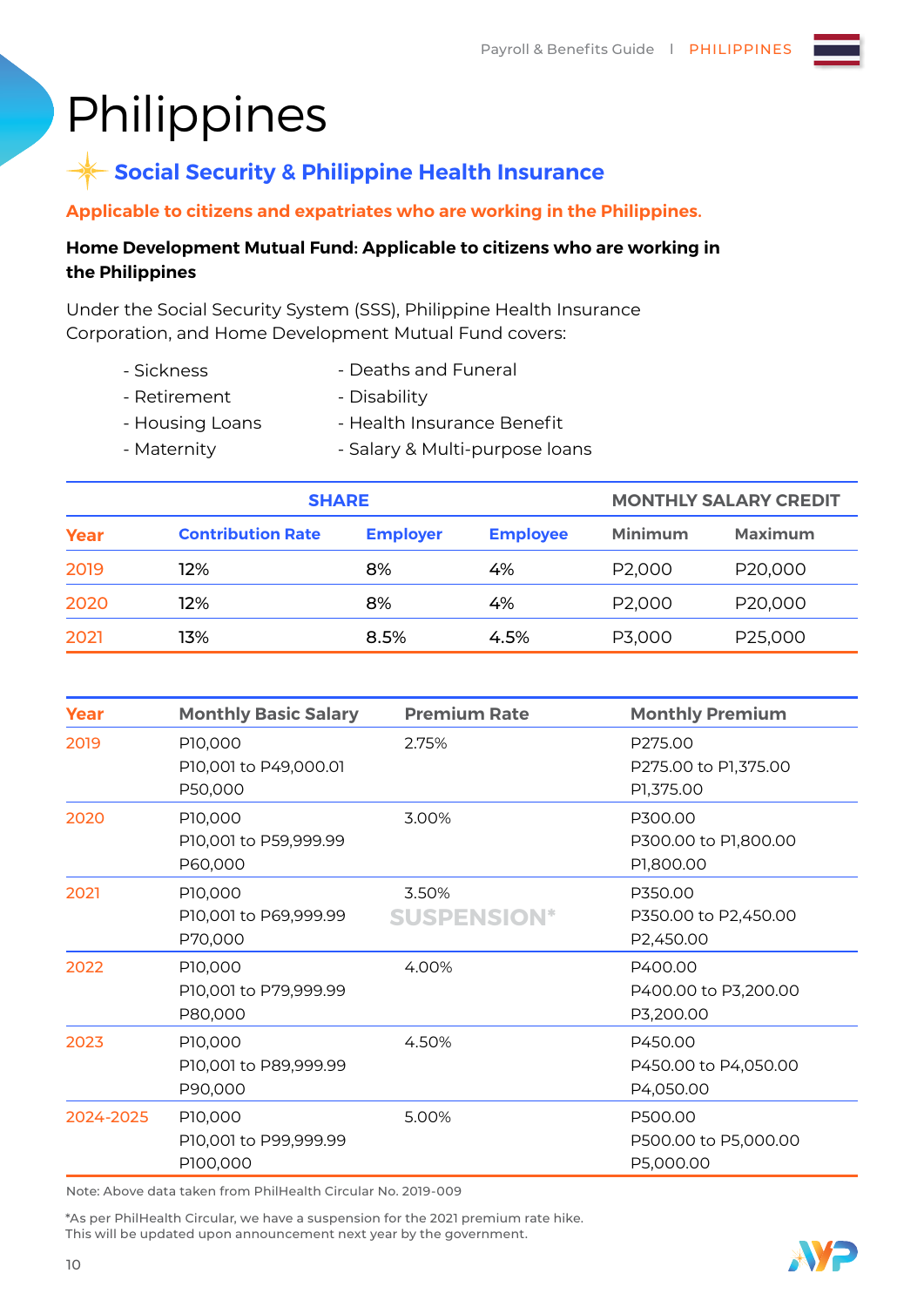

| <b>Entitlements</b>            | <b>Core Provisions</b>                                                                                         |  |
|--------------------------------|----------------------------------------------------------------------------------------------------------------|--|
| <b>Salary Payment</b>          | Payment can be made daily, bi-weekly, semi-monthly and<br>monthly.                                             |  |
| <b>Service Incentive Leave</b> | 5 days.                                                                                                        |  |
| <b>Paid Sick Leave</b>         | At employer discretion.                                                                                        |  |
| <b>Paid Public Holidays</b>    | 12 paid national regular holidays, 6 national special non-<br>working holidays and 3 special working holidays. |  |

| <b>Other Features</b>                      | <b>Entitlements</b>                                                                                                                                                                            |
|--------------------------------------------|------------------------------------------------------------------------------------------------------------------------------------------------------------------------------------------------|
| Normal hours of work                       | 40 or 48 hours a week.                                                                                                                                                                         |
| <b>Payment for Overtime</b><br><b>Work</b> | Additional 25% of their hourly rate on regular working days.                                                                                                                                   |
| <b>Night Shift differential</b>            | Plus 10% of the hourly rate for work done from 10pm-6pm.                                                                                                                                       |
| <b>Rest Day</b>                            | There is a rest day of not less than 24-hour consecutively or<br>I day for every 6 days of work which should be scheduled by<br>the employer upon consultation with employees.                 |
| <b>Paid Maternity Leave</b>                | 105 days for normal and caesarian delivery and 60 days for<br>miscarriage.                                                                                                                     |
| <b>Paternity Leave</b>                     | All married male employees are eligible for 7 working days<br>for up to 4 childbirths. This includes miscarriage of legitimate<br>spouse to be availed within 60 days of delivery/miscarriage. |
| <b>Bereavement Leave</b>                   | At employer's discretion.                                                                                                                                                                      |
| <b>Parental Leave</b>                      | 7 days for solo parent.                                                                                                                                                                        |

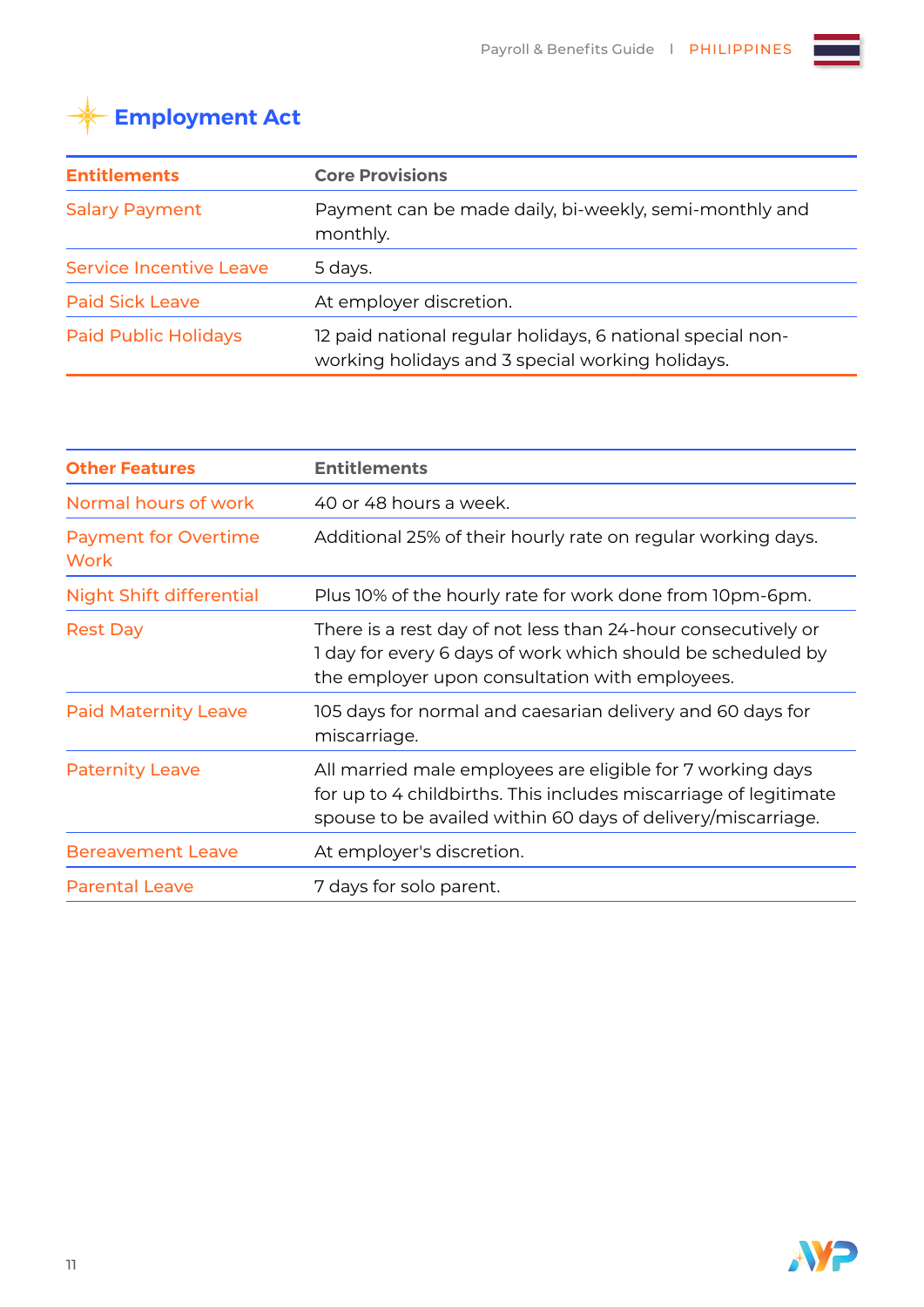



**Applicable for working Thai Citizens over 15 years of age, and under 60 years of age.**

This covers:

- Sickness
- Maternity
- Disability
- Death
- Child Allowance
- Retirement
- Unemployment

| <b>Conditions</b>      | <b>Government</b>          | <b>Employer</b>                                                          | <b>Employee</b>           |  |  |
|------------------------|----------------------------|--------------------------------------------------------------------------|---------------------------|--|--|
| <b>Sickness</b>        |                            |                                                                          |                           |  |  |
| Maternity              |                            | Every party will make a contribution equal to 1.5% of<br>monthly salary. |                           |  |  |
| <b>Disability</b>      |                            |                                                                          |                           |  |  |
| Death                  |                            |                                                                          |                           |  |  |
| <b>Child Allowance</b> | 1% of monthly              | 3% of monthly                                                            | 3% of monthly             |  |  |
| Retirement             | salary                     | salary                                                                   | salary                    |  |  |
| Unemployment           | 0.25% of monthly<br>salary | 0.5% of monthly<br>salary                                                | 0.5% of monthly<br>salary |  |  |

Note: Base salary used to calculate contribution ranges from 1,650 to 15,000 baht per month.

| <b>Other Features</b>  | <b>Entitlements</b>                                                                                               |  |
|------------------------|-------------------------------------------------------------------------------------------------------------------|--|
| Normal hours of work   | Not more than 48 hours a week.                                                                                    |  |
| <b>Rest Days</b>       | Employees are entitled to at least I rest day a week. These rest<br>days should be no more than 6 days apart.     |  |
| <b>Maternity Leave</b> | A woman employee who is pregnant shall be entitled to<br>maternity leave of not more than 98 days each pregnancy. |  |
| <b>Paternity Leave</b> | There are no statutory requirements for paternity leave.                                                          |  |

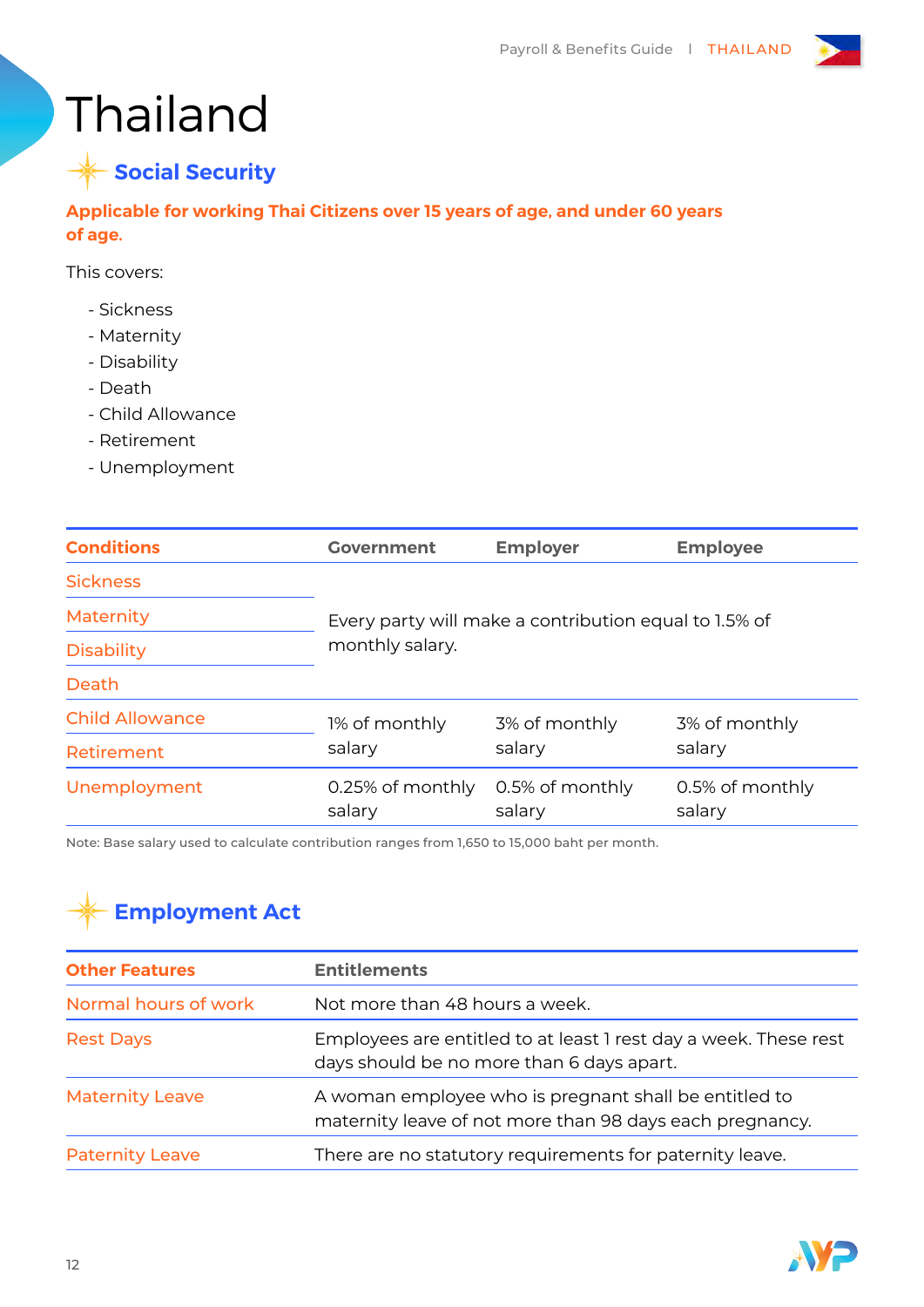

| <b>Annual Bonus</b>                                        | A 13 <sup>th</sup> month or annual bonus is not compulsory but is a market<br>norm in Thailand. A commission plan can be used to replace<br>this for sales employees. |
|------------------------------------------------------------|-----------------------------------------------------------------------------------------------------------------------------------------------------------------------|
| <b>Military Leave</b>                                      | The wages for military leave are the same as normal work, and<br>cannot exceed 60 days a year.                                                                        |
| <b>Sterilization Leave</b>                                 | Available for men and women undergoing the sterilization<br>procedure. It is a paid leave, and the period is to be stated in<br>the employee's medical certificate.   |
| <b>Monkhood Leave</b>                                      | Only men who are Buddhist are eligible for this type of leave.<br>The leave period should not exceed 120 days.                                                        |
| Hujj Leave                                                 | Only employees who are Islamic are eligible for this type of<br>leave. The leave period should not exceed 120 days.                                                   |
| <b>Compassionate, Marriage</b><br>or Hospitalization Leave | This leave is based on company policy.                                                                                                                                |

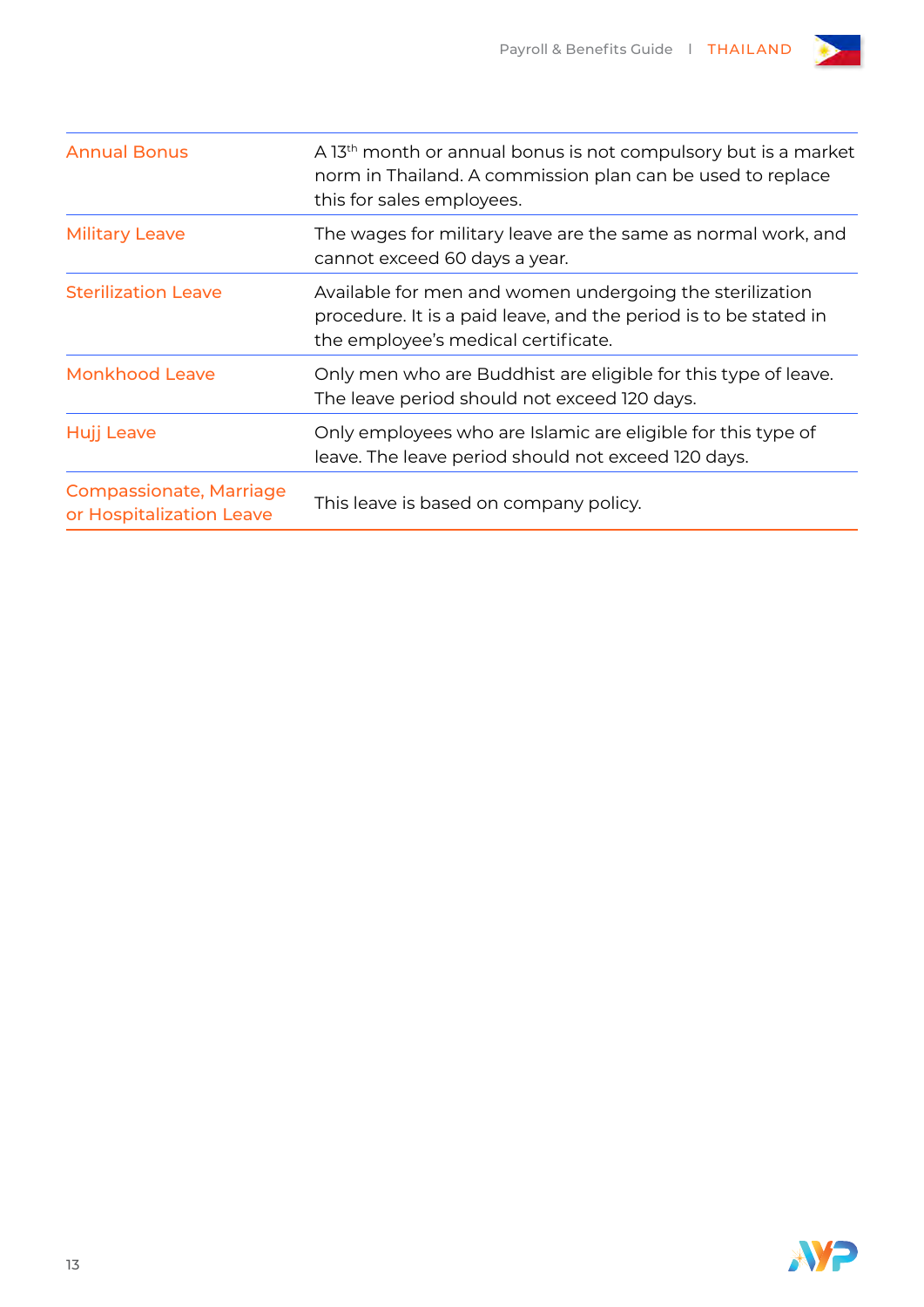## Vietnam

### **Social Security**

#### **Applicable for working Vietnam Citizens**

Public-and private-sector employees with at least a one-month contract, including household workers; employees in agriculture, fishing and salt production, civil servants, employees of cooperatives and unions, police and military personnel; part-time workers in communes, wards and townships, and certain foreign citizens legally working in Vietnam. Voluntary coverage of selfemployed persons and citizens of Vietnam without mandatory coverage.

Currently, unemployment insurance is set to the following:

- **ER 1%**
- **EE 1%**

| <b>SOCIAL INSURANCE CONTRIBUTION (EFFECTIVE DECEMBER 1, 2018)</b> |                       |                             |  |  |  |
|-------------------------------------------------------------------|-----------------------|-----------------------------|--|--|--|
| <b>Employer</b>                                                   | <b>Foreign Worker</b> |                             |  |  |  |
| 3.5%                                                              | 0%                    |                             |  |  |  |
|                                                                   |                       | <b>FROM JANUARY 1, 2022</b> |  |  |  |
| <b>Employer</b>                                                   |                       | <b>Foreign Worker</b>       |  |  |  |
| 17.5%                                                             |                       | 8%                          |  |  |  |

| <b>MINIMUM BASIC WEATHER</b>                                  |                                                             |                                                                                 |  |  |  |
|---------------------------------------------------------------|-------------------------------------------------------------|---------------------------------------------------------------------------------|--|--|--|
| <b>Social Insurance</b>                                       | <b>Health Insurance</b>                                     | <b>Labour Accident &amp;</b><br><b>Occupational Disease</b><br><b>Insurance</b> |  |  |  |
| . Capped Salary base<br>subject to contribution:<br>US\$1,295 | Capped Salary base<br>subject to contribution:<br>US\$1,295 | Capped Salary base<br>subject to contribution:<br>US\$1,295                     |  |  |  |
| · Employer Contribution:<br>17%                               | · Employer Contribution:<br>3%                              | · Employer Contribution:<br>0.5%                                                |  |  |  |
| · Employee Contribution:<br>8%                                | · Employee Contribution:<br>1.5%                            |                                                                                 |  |  |  |

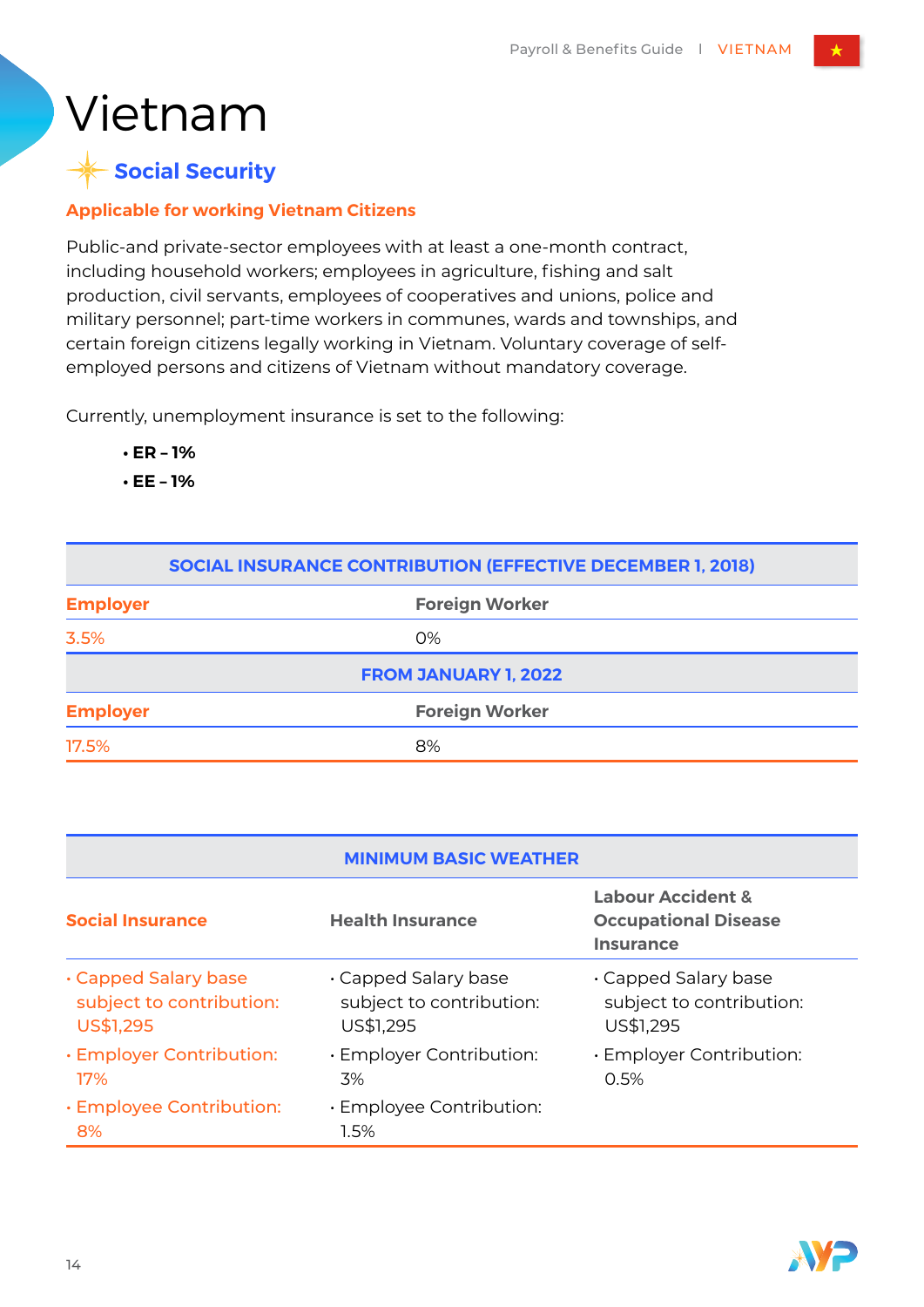| <b>Core Provisions</b>      | <b>Entitlements</b>                                                                                                                                                                        |  |  |  |
|-----------------------------|--------------------------------------------------------------------------------------------------------------------------------------------------------------------------------------------|--|--|--|
| <b>Salary Payment</b>       | Local staff traditionally receive their wages on a monthly<br>basis in Vietnamese Dong (VND).                                                                                              |  |  |  |
| <b>Paid Annual Leave</b>    | 12 days paid annual leave.                                                                                                                                                                 |  |  |  |
| <b>Paid Public Holidays</b> | 11 days.                                                                                                                                                                                   |  |  |  |
| <b>Paid Sick Leave</b>      | Min 30 days and Max: 40 days paid sick leave.                                                                                                                                              |  |  |  |
| <b>Overtime Pay</b>         | Overtime is an agreed and contracted amount. Overtime<br>rates vary depending on the situation, ranging from 150%<br>in common situations to 300% for hours worked on a<br>public holiday. |  |  |  |
| Minimum Wage                | 192 USD = 4,420,000 VND                                                                                                                                                                    |  |  |  |

| <b>Other Features</b>  | <b>Entitlements</b>                                                                                                                                                                                                                          |  |  |  |
|------------------------|----------------------------------------------------------------------------------------------------------------------------------------------------------------------------------------------------------------------------------------------|--|--|--|
| Normal hours of work   | Not more than 48 hours per week.                                                                                                                                                                                                             |  |  |  |
| <b>Maternity Leave</b> | 6 months NOT at least 4 to 6 months. The time the female<br>employee is entitled to take leave before and after birth is 6<br>months. From the 2nd child onwards, every child, the mother<br>is entitled to 1 month leave additionally.      |  |  |  |
|                        | An employee receives the full salary during 6 months of<br>maternity leave and this fund is paid by social insurance fund.<br>NOT plus 1 salary through the social insurance fund.                                                           |  |  |  |
| <b>Paternity Leave</b> | Male employees who are paying social insurance and whose<br>wife gives birth are entitled to maternity leave and must pay<br>social insurance contributions for full 6 months or more during<br>the 12 months before their wives give birth. |  |  |  |